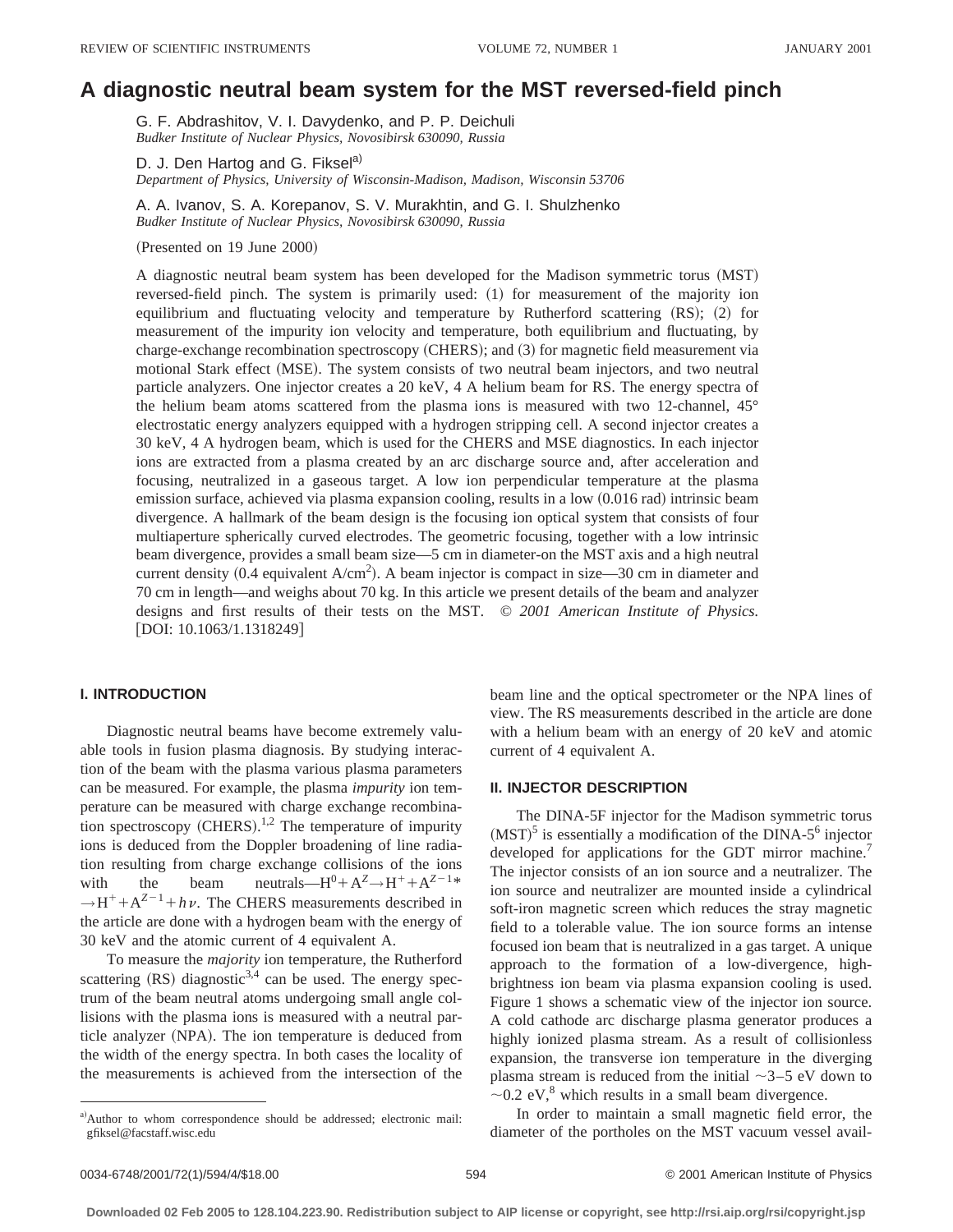

FIG. 1. Schematic of the plasma source and the ion optical system:  $(1)$ plasma generator,  $(2)$  electrodes of the optical system,  $(3)$  plasma expansion volume, (4) gas puffing valves, (5) HV feedtroughs, and (6) magnetic screen.

able for the beams is small—5 cm. On the other hand, a preliminary analysis of required beam parameters indicated that the initial beam diameter should be as large as 8 cm in order to provide for the necessary total beam current of 4 A. Therefore, to completely utilize the high beam current the beam has to be focused to pass through the small portholes.

The ion extraction, acceleration, and focusing are achieved with a four-electrode multiaperture ion optical system with a geometrical focusing which is accomplished by spherical shaping of the electrodes. To determine the optimal properties of an ion optical system at a given geometry it is necessary to take into account a number of factors: the radii of the electrodes, the shape and position of the plasma boundary near each aperture, the initial velocity of the ions in the plasma emitter, etc. These factors were analyzed in a  $three-dimensional (3D)$  numerical simulation of the ion optical system using Whealton's code<sup>9</sup> and the results of these calculations were used to refine the geometry of the electrodes.

In the final implementation each electrode has 547 circular apertures with diameter 2.5 mm arranged in a hexagonal structure with the distance between centers 3.2 mm and the outer diameter 8 cm. The electrodes are made of 0.5 mm thick 99.9% molybdenum. Photoetching technology<sup>10</sup> was used for the formation of the holes, after which the grids were press-shaped by high temperature recrystallization in vacuum. The curvature radius varies from 1.5 m for the inner, plasma electrode, to 0.5 m for the outer, grounded electrode. The calculated focal distance of the optical system is 130 cm (measured from the plasma electrode).

The time duration of the beam is limited by its power supply, the choice of which was strongly affected by the cost/benefit analysis. The pulse forming networks used for the arc discharge plasma source and for the high voltage ion optics provide the beam duration of 3 ms. This duration is quite adequate for the equilibrium and fluctuation studies of the MST plasma. A longer pulse duration can be provided using different (and more expensive) power supplies. As far as the source mechanical and thermal properties, a time du-



FIG. 2. Wave form  $(a)$  and current density profile  $(b)$  of the 30 keV hydrogen beam at 160 cm from the plasma electrode.

ration up to 0.1 can be sustained without changing the source design and without external cooling. More details can be found in Ref. 6.

#### **III. NEUTRAL PARTICLE ANALYZERS**

The neutral particle analyzers are similar to a design successfully employed for RS on the gas dynamic trap  $(GDT)$  mirror machine.<sup>11,12</sup> The neutral particle analyzer comprises a gas stripping cell, a 45° electrostatic energy analyzer, and 12-channel MCP detector. An important feature of the analyzer is that the entrance slit of the analyzer is biased to some positive potential. Therefore, the retarding electric field slows down the ions entering the analyzer prior to the analysis, which allows one to match precisely the energy range of scattered atoms and the analyzer energy range.

#### **IV. BEAM PROPERTIES**

Characteristics of the formed hydrogen and helium beams were studied both in Novosibirsk and Madison. The wave form of the hydrogen beam current is shown in Fig.  $2(a)$ . The beam current density profiles were measured by an array of secondary emission detectors and a movable miniature calorimeter. Figure  $2(b)$  shows the intensity profile of the 30 keV hydrogen beam measured at a distance of 160 cm from the source. The measured profile can be approximated by a Gaussian  $j = j_0 \exp(-r^2/r_0^2)$  with the value of the beam radius  $r_0 \approx 2.6$  cm. That corresponds to the beam intrinsic angular distribution at the plasma electrode proportional to  $\exp(-\theta^2/\theta_0^2)^8$  with  $\theta_0 = 0.016$  rad at the ion optics focal length 130 cm. The beam is positioned so the plasma electrode is at 140 cm from the MST plasma axis.

The composition of the hydrogen neutral beam was measured by a magnetic analyzer equipped with a stripping He target. Figure 3 demonstrates the results of the measurements at the beam energy of 30 keV. The measured fraction of hydrogen atoms with the full energy exceeds 90%. This is attributed to a high electron temperature and plasma density in the plasma source and a low concentration of molecular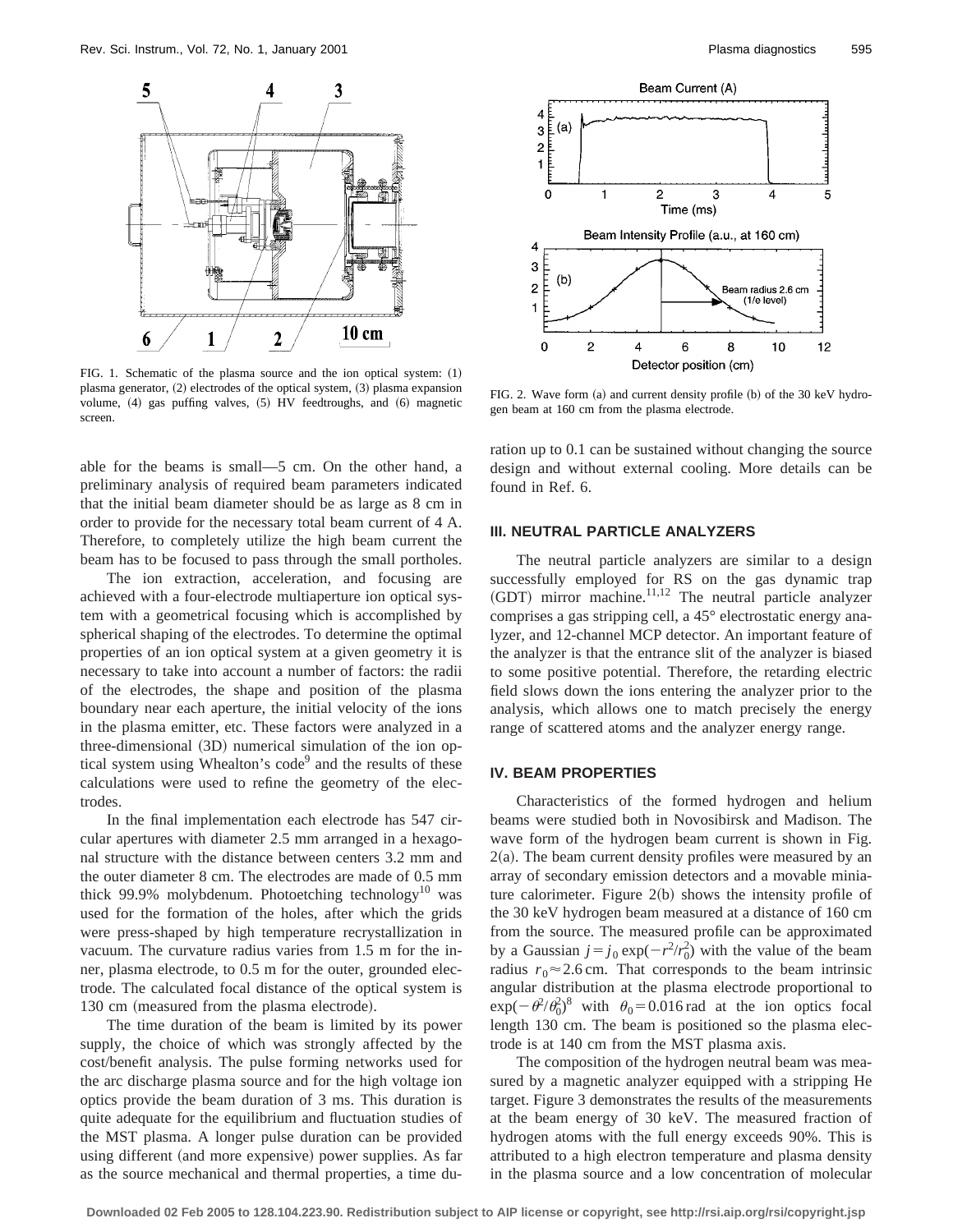

FIG. 3. Energy composition of the hydrogen beam.

ions. Notice also that the full energy component is narrower in the energy space than the half-energy component.

#### **V. MST RESULTS**

To illustrate the beam application for the MST we show examples of measurements with the CHERS and RS diagnostics. More details can be found in Refs. 13 and 14.

The CHERS hydrogen 4 A/30 keV diagnostic neutral beam (DNB) propagates along the minor radius and the recombination radiation is collected from a small volume at the plasma center. A wave form of C VI radiation at 343.37 nm measured with a ISA-H20 monochromator (Instruments SA, Inc.) with a photomultiplier tube  $(PMT)$  is shown in Fig.  $4(a)$ . One can clearly see the enhancement of the signal over the background (which is the signal level before and after the beam) during the beam operation. The irregular spikes come from so-called sawtooth crashes and for analysis we select shots with the beam between the crashes. The light emitted during the beam operation was spectrally analyzed with an existing high speed Doppler spectrometer.<sup>15</sup> This device has





FIG. 4. Results of CHERS measurements with 30 keV hydrogen beam. (a) Wave form of C VI radiation at 343.37 nm. (b) Doppler resolved spectra gives  $T_i = 300$  eV.



FIG. 5. Results of RS measurements with 20 keV helium beam in hydrogen plasma. The plasma scattered peak analysis gives  $T_i = 336 \text{ eV}$ .

16 fiber bundles on the exit plane of a 1 m focal length spectrometer which couple light to 16 PMTs to be read out in parallel. Data from these 16 channels are shown in Fig.  $4(b)$ for a typical MST discharge. The 16 channels cover a 0.67 nm wavelength range centered on 343.37 nm and a simple Gaussian fit to the data yields an ion temperature of about 300 eV for this case.

The RS helium 4 A/20 keV DNB also propagates along the minor radius and the scattered atoms are collected from an area near the axis at  $\theta=10^{\circ}$  scattering angle. The results of scattering on room temperature argon and hydrogen, and on hydrogen plasma ions are shown in Fig. 5. Scattering on the heavy Ar results in a peak at the beam energy with the width approximately equal to the beam initial energy spread. Scattering on the room temperature  $H_2$  results in the peak shift equal to  $E_{\text{beam}}m_{\text{He}}/m_{\text{H}}\theta^2$ .<sup>3</sup> The beam spectra widens in comparison to the argon case due to the finite angular spread of the DNB. Scattering on the plasma ions results in additional broadening of the spectra which is related to the plasma ion temperature <sup>3</sup>  $\Delta E_{\text{HWFM}}$ = 8  $\theta(E_{\text{beam}}T_i \ln 2)^{1/2}$ . The plasma ion temperature, calculated using this formula is  $T_i$  $=$  336 eV, which agrees with the CHERS results. The spectra also become somewhat asymmetric due the finite angular spread of the DNB.

## **VI. CONCLUSIONS**

The DNB system developed and fabricated by the Budker Institute of Nuclear Physics for the MST is completely operational and the beam and the analyzers' parameters are entirely within the specified range. Preliminary measurements using the Rutherford scattering, CHERS, and motional Stark effect diagnostics are very encouraging. $13,14$  The direction of work on the MST now is to improve the sensitivity, increase the signal-to-noise ratio, and to improve the time resolution of the diagnostics.

# **ACKNOWLEDGMENTS**

The authors are grateful to Professor S. Prager for support throughout this work and for valuable discussions. The work is supported by the U.S. Department of Energy.

**Downloaded 02 Feb 2005 to 128.104.223.90. Redistribution subject to AIP license or copyright, see http://rsi.aip.org/rsi/copyright.jsp**